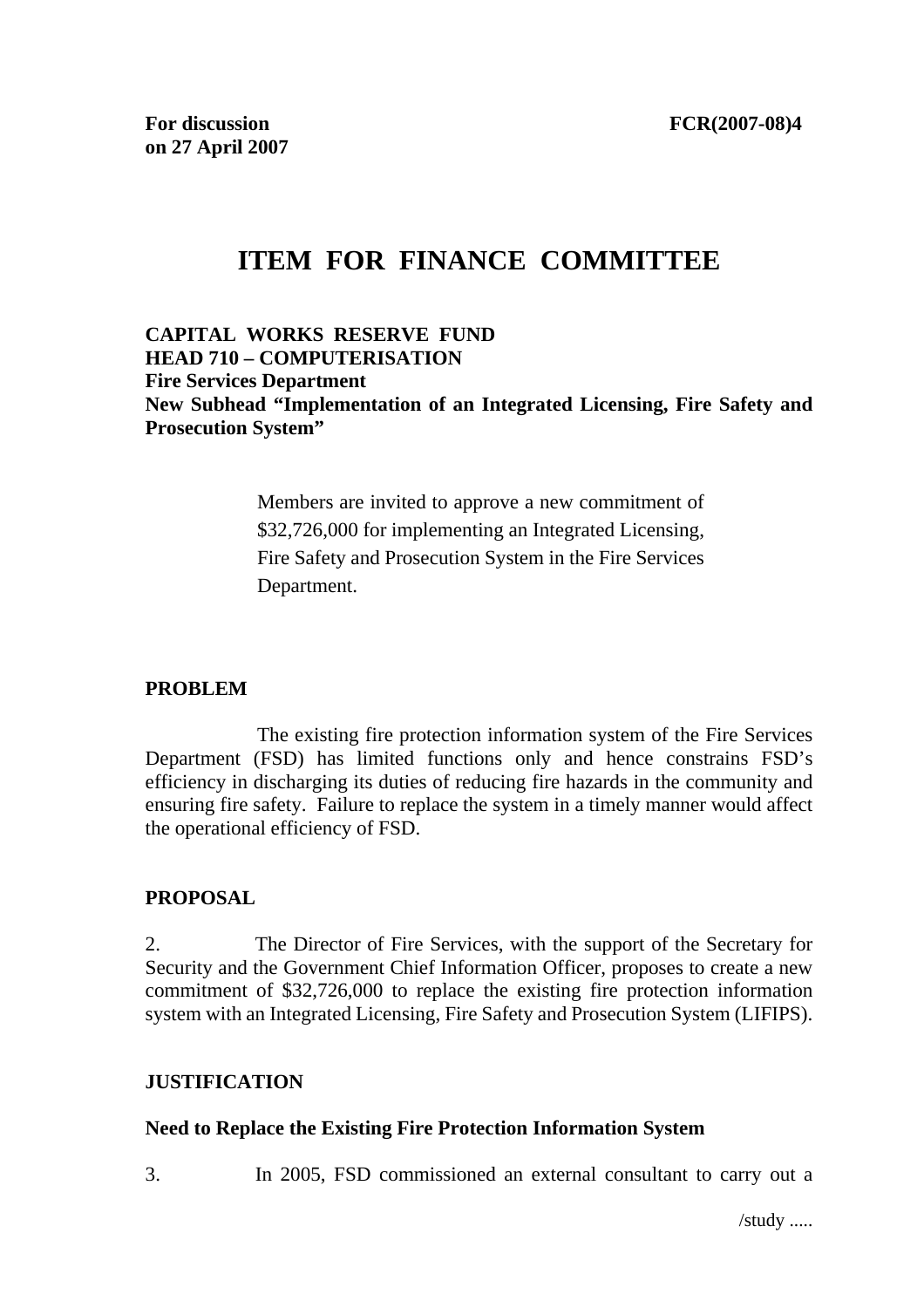study to assess the need for replacing the existing fire protection information system. The study identified the following limitations of the existing system and recommended replacing it with a new system to better support FSD's operational needs –

(a) Storage capability

The existing fire protection information system, which is a commercial off-the-shelf system, can only keep basic information such as the dates and results of inspections conducted by various Commands of FSD. It cannot store other types of information that would facilitate FSD's operations, including –

- (i) the layout and description of buildings, such as information of occupancy, number of staircases, existence of dangerous goods stores, co-existence of restaurants / clubs with child care centres / schools / residential care homes of elderly, etc.; and
- (ii) important documents, such as building plans, fire service installation (FSI) drawings and summonses.

At present, most of the above information, which is crucial for conducting risk assessments of buildings and formulating effective plans for rescue and fire-fighting, is kept separately in paper form.

(b) Information sharing capability

The existing fire protection information system only allows limited data interface among divisions in a Command, and among Commands. Apart from the brief history of inspections conducted by various Commands, individual divisions in each Command cannot obtain any further information through the system, such as relevant actions taken by other divisions.

(c) Failure to support mobile devices

The existing fire protection information system only allows very limited interface with mobile devices. As a result, FSD officers have to manually input into personal digital assistants reference information (for example, case-related data) before inspections and inspection findings during inspections. After the fieldwork, the findings have to be input manually into the system.

In conclusion, the existing system can no longer fully meet the operational needs of FSD.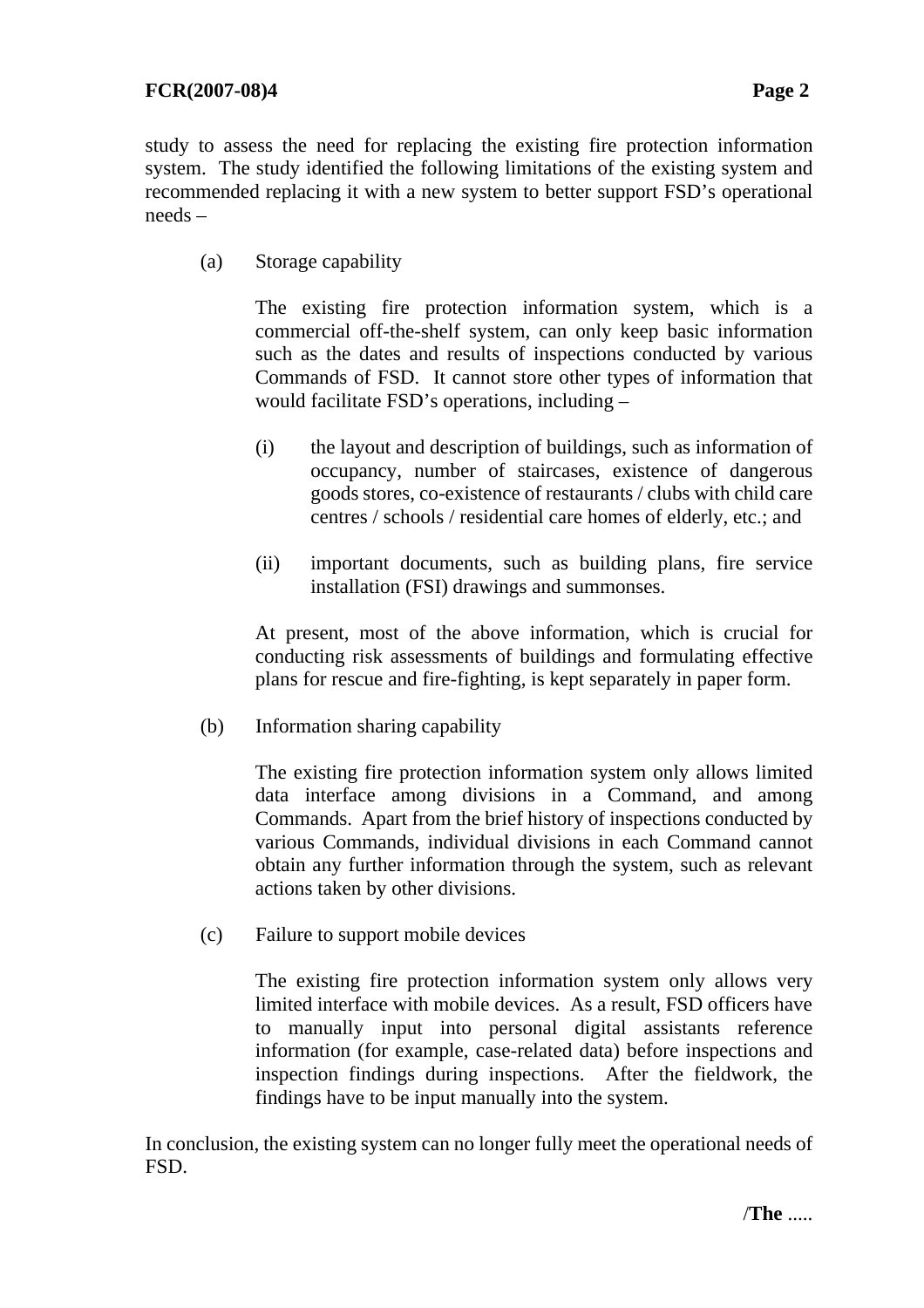### **The Proposed LIFIPS**

4. The proposed LIFIPS is a customised information management system which will provide a common platform for information sharing among divisions in a Command, and among Commands of FSD. It has the following enhanced functions, as compared with the existing system –

(a) Enhanced information management

The proposed LIFIPS will be able to store and process a much greater variety of information, including those types of information mentioned in paragraph 3(a) above. Moreover, all information relating to the same building / premises will be made accessible to all authorised officers in different divisions and Commands. This will provide an electronic data platform through which FSD officers can better coordinate their law enforcement activities and make more informed decisions in relation to the fire safety matters of each building / premises, and enhance their efficiency in processing licence applications.

(b) More fieldwork support

The proposed LIFIPS will enable inspecting officers to electronically access case-related data and reference information in the field, capture inspection findings and upload inspection results to LIFIPS upon return to office through mobile devices. This can streamline the inspection process and remove the need for repeated data entry, which will achieve manpower savings of about 600 man-hours per year as estimated by the consultancy study mentioned in paragraph 3 above.

(c) Facilitating processing of e-submission of forms

The proposed LIFIPS will enable more efficient processing of e-submissions of applications for dangerous goods and timber store licences, and for sale or supply of portable fire equipment (such as fire extinguishers); and submission of maintenance forms of FSIs and ventilating systems. Under the current arrangements, applicants may make their submissions to FSD via e-mails but the related data has to be manually input into the existing fire protection information system in the processing of the applications. After the implementation of the proposed LIFIPS, template forms will be available online and the data provided by the applicants will be automatically input into the system for further processing. This will make the e-submission channel more cost-effective and convenient for the Department and for the public.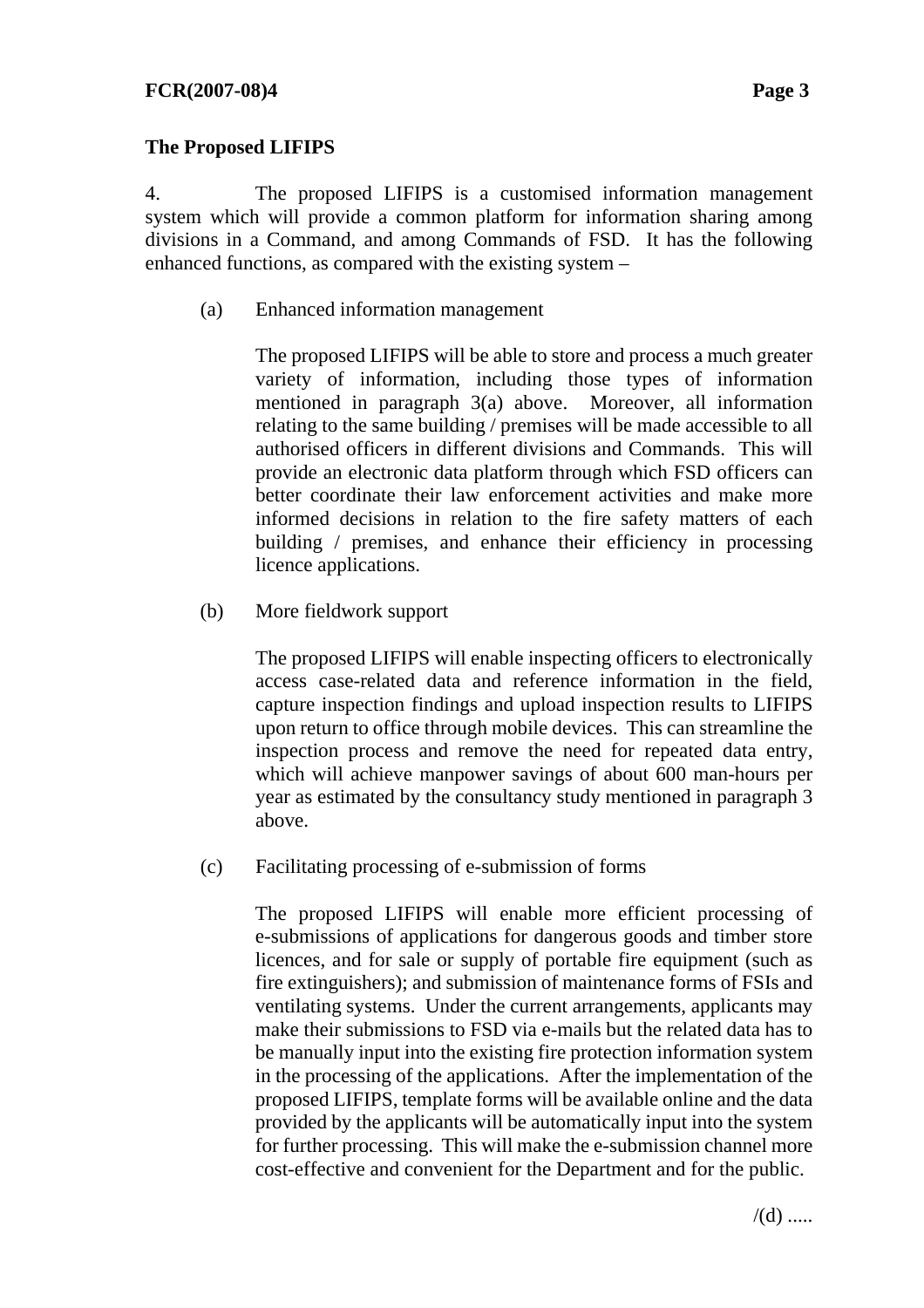(d) Enhanced contractor performance monitoring

The proposed LIFIPS will store information about contractors of FSIs and ventilating systems, including their registration, renewal and performance records. It will also record any installation defects, number of warnings issued, appeals and prosecutions, etc. in respect of each registered contractor. With the proposed LIFIPS, FSD can better monitor the performance of the contractors.

(e) Effective work management

The proposed LIFIPS will provide a comprehensive database for data collection, analysis and reporting which will facilitate the planning and management of the daily operations of FSD. In addition, its workflow engine, which includes task scheduling, event notification and event archiving, will help FSD officers to plan and arrange their cases and inspection schedules more efficiently, and enable the FSD management to obtain a quick and comprehensive view of staff workload for maximising resource utilisation. The proposed LIFIPS will also keep the status of each case up-to-date, and automatically alert the relevant officers of outstanding and late cases. Furthermore, users will be allowed to define the access privilege and the security of data will be further enhanced.

#### **Cost Savings**

5. We estimate that the implementation of the proposed LIFIPS will bring about annual savings of \$9,363,000 as from 2009-10 onwards, comprising –

(a) Realisable savings of \$2,613,000 per annum

These are the recurrent maintenance cost of the existing fire protection information system and the rental fees of its data lines. The savings will be used to fully cover the recurrent cost of the proposed LIFIPS detailed in paragraph 19 below.

(b) Notional savings of \$6,750,000 per annum

With the enhanced functions mentioned in paragraph 4 above, after the implementation of the proposed LIFIPS, notional savings in staff cost will be achieved through more efficient work processes. The notional savings will be re-deployed to provide better and more efficient fire protection services to the public. We set out at Enclosure 1 a detailed breakdown of the estimated notional savings.

Encl. 1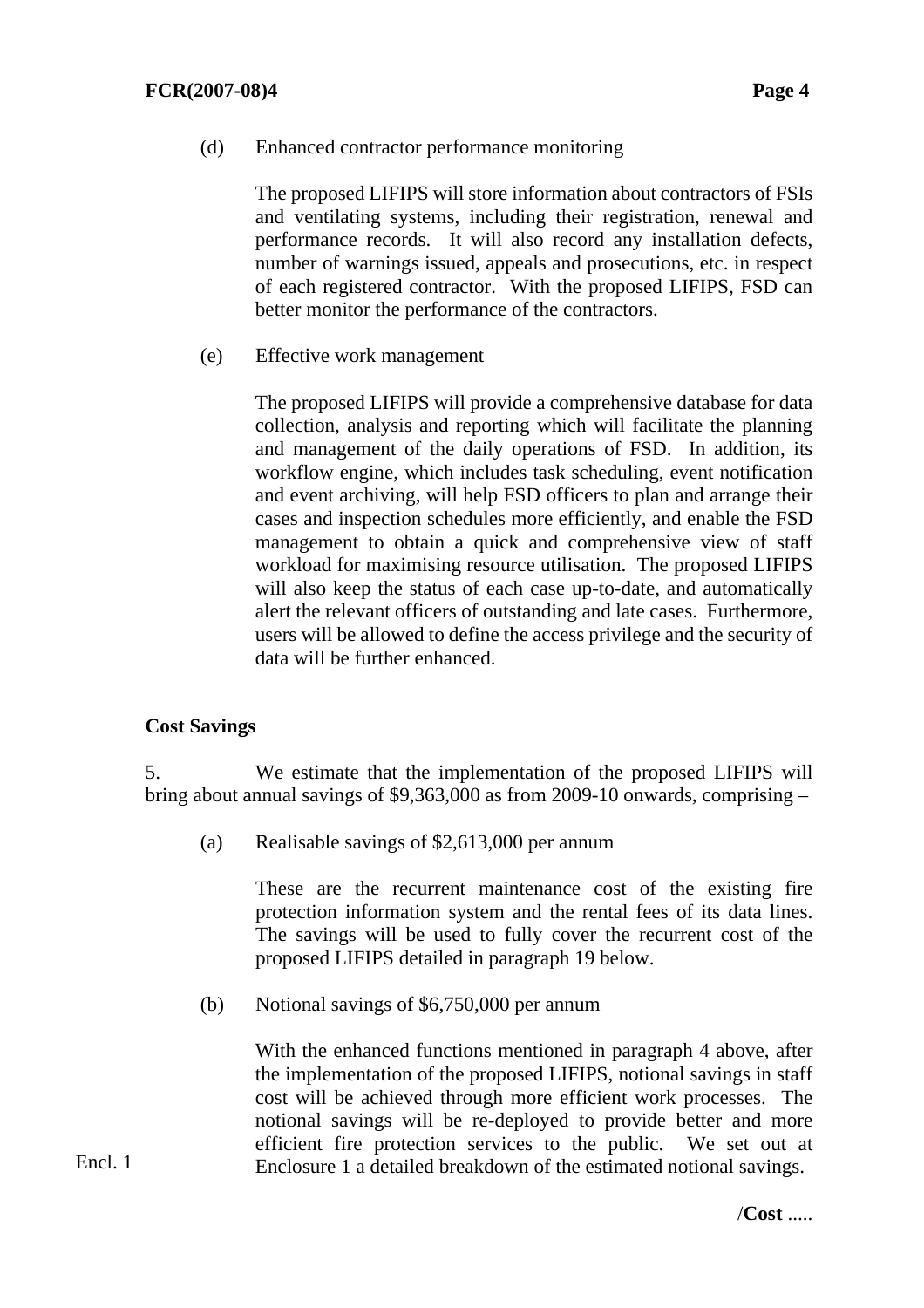#### **Cost and Benefit Analysis**

6. A cost and benefit analysis of the proposed LIFIPS is at Enclosure 2. Encl. 2

### **FINANCIAL IMPLICATIONS**

#### **Non-recurrent Expenditure**

7. We estimate that the implementation of the proposed LIFIPS will require a total non-recurrent expenditure of \$32,726,000 over a period of three years from 2007-08 to 2009-10, broken down as follows –

|     |                                   | 2007-08<br>\$'000 | 2008-09<br>\$'000 | 2009-10<br>\$'000 | <b>Total</b><br>\$'000 |
|-----|-----------------------------------|-------------------|-------------------|-------------------|------------------------|
|     | (a) Hardware                      |                   | 4,416             |                   | 4,416                  |
|     | (b) Software                      |                   | 3,353             |                   | 3,353                  |
| (c) | Implementation<br>services        |                   | 8,331             | 3,571             | 11,902                 |
|     | (d) Contract staff                | 700               | 2,056             | 189               | 2,945                  |
|     | (e) Site preparation              |                   | 230               |                   | 230                    |
|     | (f) Training                      |                   | 105               |                   | 105                    |
|     | (g) Consumables                   |                   | 1,043             |                   | 1,043                  |
|     | (h) Document<br>scanning services |                   | 5,757             |                   | 5,757                  |
|     | Sub-total                         | 700               | 25,291            | 3,760             | 29,751                 |
| (i) | Contingency                       | 70                | 2,529             | 376               | 2,975                  |
|     | <b>Total</b>                      | 770               | 27,820            | 4,136             | 32,726                 |

8. On paragraph 7(a) above, the estimate of \$4,416,000 is for the acquisition of computer hardware, including production and development servers, personal computer (PC) workstations, pocket PCs, scanning devices, peripherals, network equipment and uninterrupted power supply system.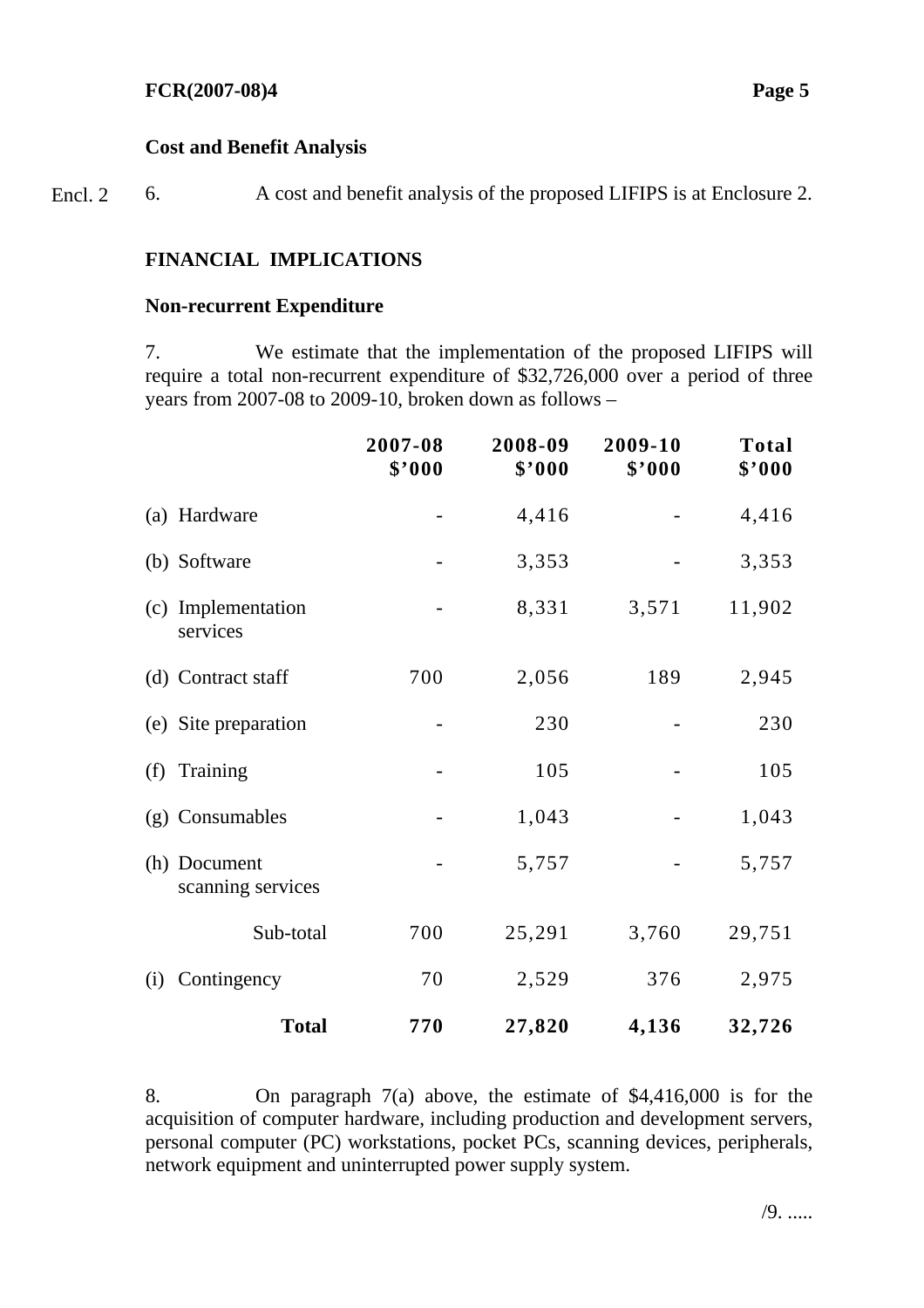9. On paragraph 7(b) above, the estimate of \$3,353,000 is for the acquisition of computer software, including server software, development software, PC workstation software, network software and reporting software.

10. On paragraph 7(c) above, the estimate of \$11,902,000 is for the acquisition of services for the project implementation, including system analysis and design, data modeling, database design and development of application programmes.

11. On paragraph 7(d) above, the estimate of \$2,945,000 is for the hiring of contract staff to prepare the tender, provide technical advice and support, and monitor system implementation and roll-out. The expenditure also includes the estimated manpower required to sort out the case files for scanning purpose.

12. On paragraph 7(e) above, the estimate of \$230,000 is for the site preparation work, including installation of conduit and trunking facilities, and provision of the required cabling and electrical installation.

13. On paragraph 7(f) above, the estimate of \$105,000 is for the provision of user training on system administration and the end-user reporting tool.

14. On paragraph 7(g) above, the estimate of \$1,043,000 is for the acquisition of computer consumables such as Radio Frequency Identification (RFID) tags and backup tapes for data storage.

15. On paragraph 7(h) above, the estimate of \$5,757,000 is for the hiring of contract staff to convert the barcode labels attached to each document to RFID tags and to scan existing selected documents into the computer.

16. On paragraph 7(i) above, the estimate of \$2,975,000 represents a 10% contingency on the cost items set out in paragraphs 7(a) to (h) above.

## **Other Non-recurrent Expenditure**

17. The implementation of the proposed LIFIPS will also entail an additional non-recurrent staff cost of \$624,000, with breakdown as follows –

/Staff .....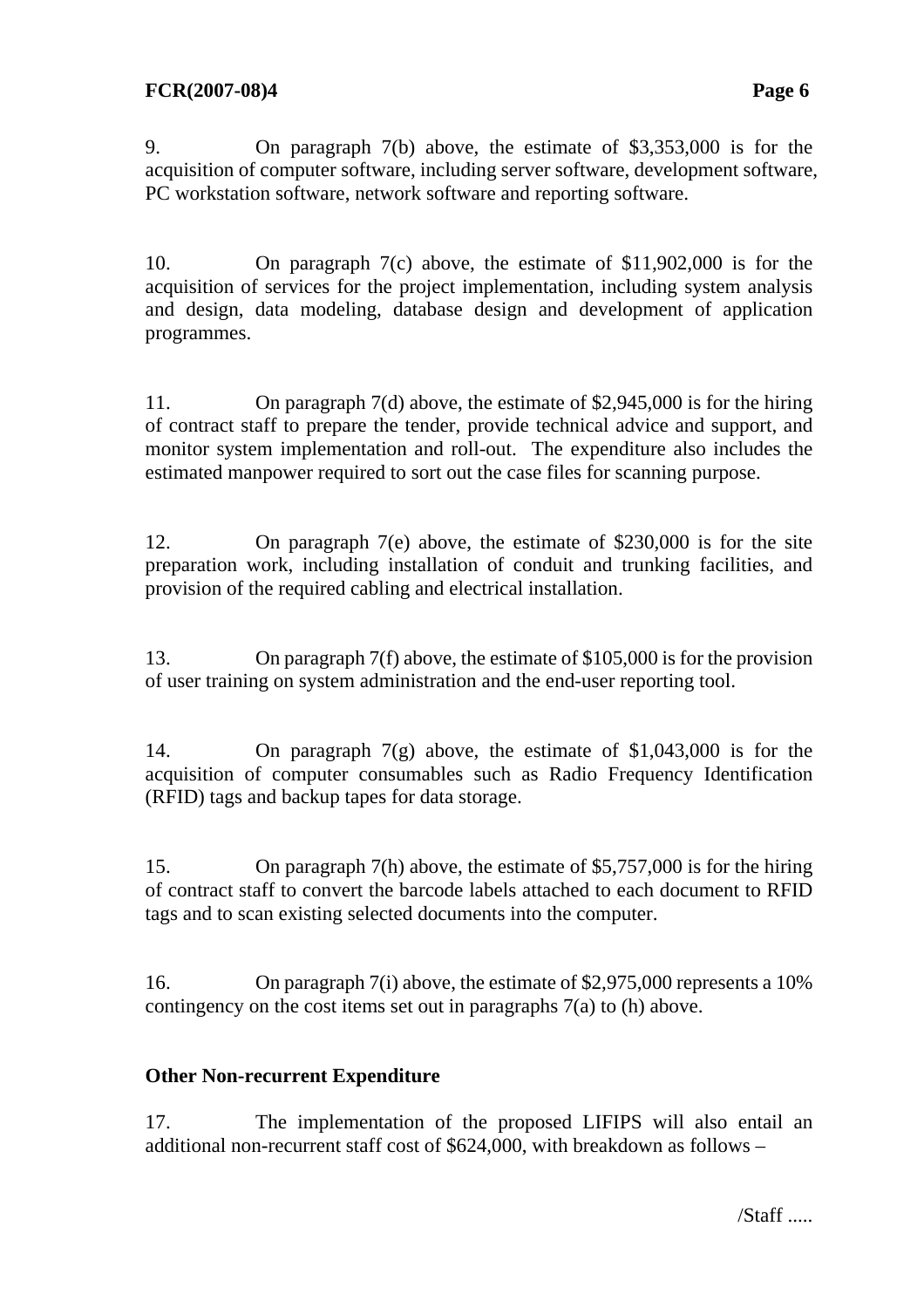| . .<br>r. |  |
|-----------|--|
|           |  |

|              | 2007-08<br>\$'000 | 2008-09<br>\$'000 | 2009-10<br>\$2000 | <b>Total</b><br>\$'000 |
|--------------|-------------------|-------------------|-------------------|------------------------|
| Staff cost   | 117               | 468               | 39                | 624                    |
| <b>Total</b> | 117               | 468               | 39                | 624                    |

18. The staff cost estimated above represents a total of 12 man-months of a Senior Station Officer / Station Officer and a Principal Fireman for managing the project. FSD will absorb the requirement through internal redeployment.

#### **Recurrent Expenditure**

19. We estimate that the recurrent expenditure arising from the project is \$2,236,000 per annum from 2010-11 onwards, with breakdown as follows –

|                                     |        | 2009-10 2010-11 and<br>onwards<br>\$3000 |  |
|-------------------------------------|--------|------------------------------------------|--|
|                                     | \$'000 |                                          |  |
| (a) Hardware & software maintenance | 556    | 556                                      |  |
| (b) System maintenance              | 416    | 998                                      |  |
| (c) Contract staff                  | 455    | 497                                      |  |
| (d) Consumables                     | 185    | 185                                      |  |
| <b>Total</b>                        | 1,612  | 2,236                                    |  |

20. On paragraph 19(a) above, the estimated annual expenditure of \$556,000 is for the provision of hardware maintenance, acquisition of software licence and the subscription fees.

21. On paragraph 19(b) above, the estimated annual expenditure of \$998,000 is for the acquisition of on-going support services from external service providers to maintain the proposed system. Major services include system monitoring and tuning, bug fixing, launching of security patches, etc. to ensure the smooth operation of the system.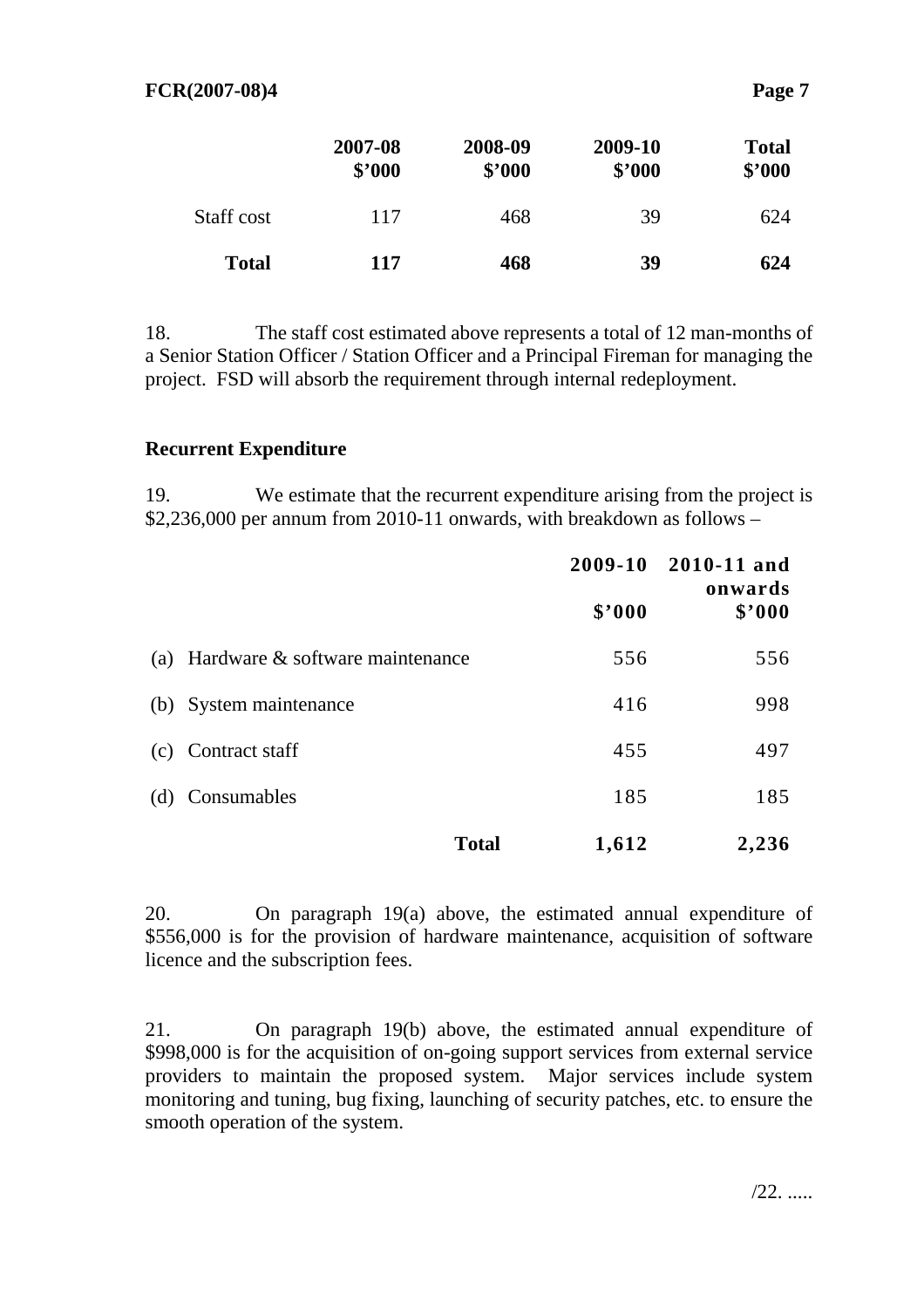#### **FCR(2007-08)4 Page 8**

22. On paragraph 19(c) above, the estimated annual expenditure of \$497,000 is for the hiring of contract IT professional staff services to supplement the in-house support teams for the management and development of the project.

23. On paragraph 19(d) above, the estimated annual expenditure of \$185,000 is for the rental of web hosting and fax lines as well as procurement of other computer consumables such as RFID tags and backup tapes.

24. After netting off the realisable savings of \$2,613,000 mentioned in paragraph 5(a) above, FSD will achieve net savings in recurrent expenditure of about \$377,000 from 2010-11 onwards.

#### **IMPLEMENTATION PLAN**

25. We plan to implement the project according to the following timetable –

| <b>Activity</b>                                                                                                                                                               | <b>Target Completion Date</b> |
|-------------------------------------------------------------------------------------------------------------------------------------------------------------------------------|-------------------------------|
| (a) Tender preparation, and evaluation and<br>award of contract                                                                                                               | December 2007                 |
| (b) System analysis and design                                                                                                                                                | <b>June 2008</b>              |
| (c) Site preparation, procurement of hardware /<br>software and installation                                                                                                  | August 2008                   |
| (d) System development including<br>programming and unit testing, and data<br>conversion / migration                                                                          | February 2009                 |
| (e) System integration test, user acceptance<br>test, reliability test, disaster recovery<br>rehearsal, user training, documentation and<br>final data conversion / migration | April 2009                    |
| (f) System commissioning                                                                                                                                                      | April 2009                    |
| (g) System nursing and review                                                                                                                                                 | October 2009                  |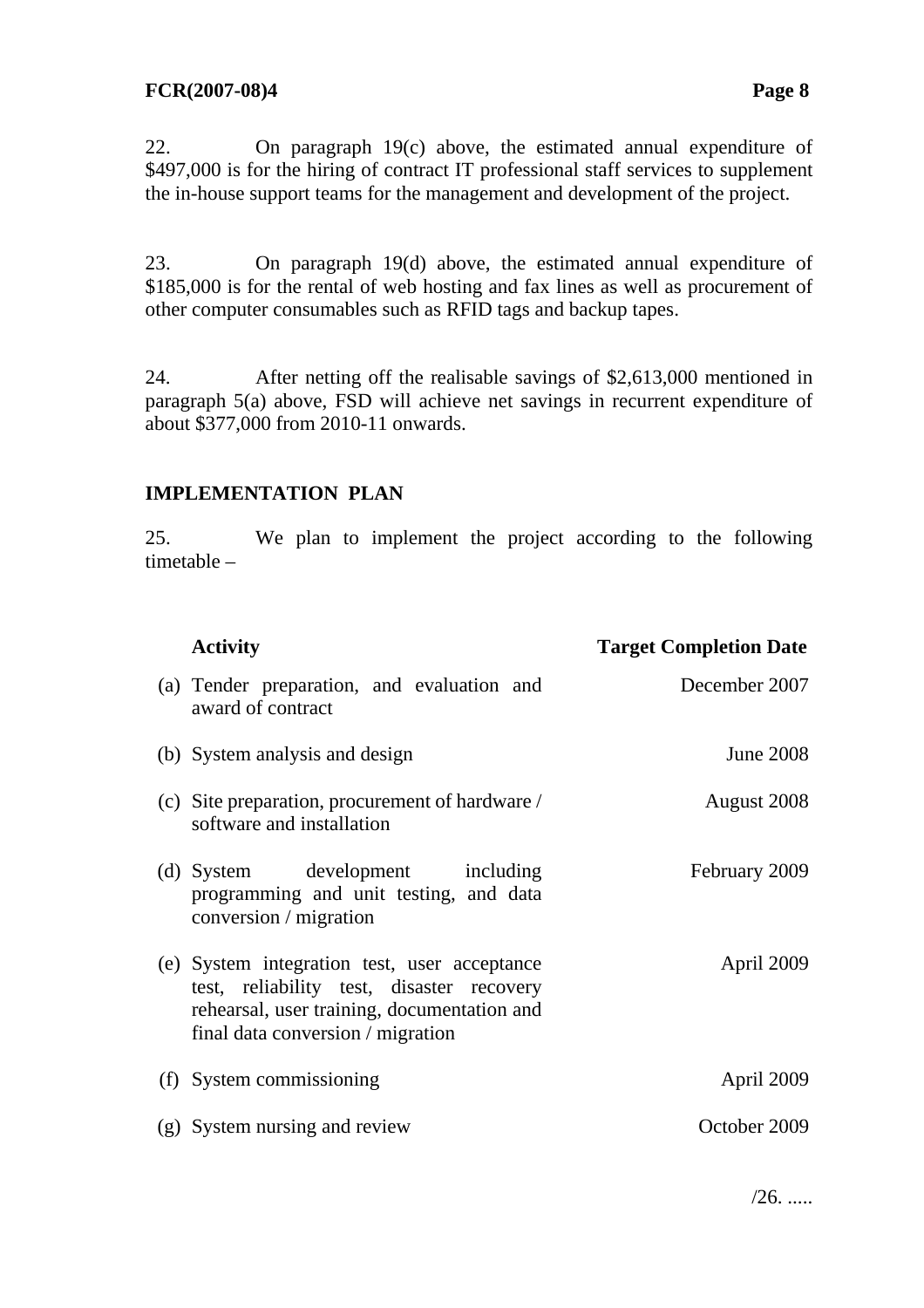26. In carrying out the migration plan, FSD will ensure that all data stored in the existing fire protection information system will be removed by means of de-magnetisation and the hard disks physically destroyed before they are disposed of. FSD will ensure that these physically destroyed hard disks and other unserviceable microcomputers and accessories like routers and modems will be disposed of in accordance with the relevant government procedures.

# **PUBLIC CONSULTATION**

27. We consulted the Legislative Council Panel on Security on the proposal on 6 February 2007. Members were generally supportive of the proposal and raised no objection to submitting it to the Finance Committee for funding approval.

## **BACKGROUND**

28. FSD is committed to reducing fire hazards in the community and ensuring the provision of appropriate fire protection measures in buildings / premises according to their intended use(s). In order to meet its operational requirements in performing such duties, FSD has since February 2001 been using a commercial off-the-shelf information system. The system mainly records basic information such as the dates and results of inspections conducted and the history of the steps taken in the certification process. Only some of the information can be shared online among divisions in a Command, and among Commands of FSD due to the limitations of the system as set out in paragraph 3 above.

----------------------------------

Security Bureau April 2007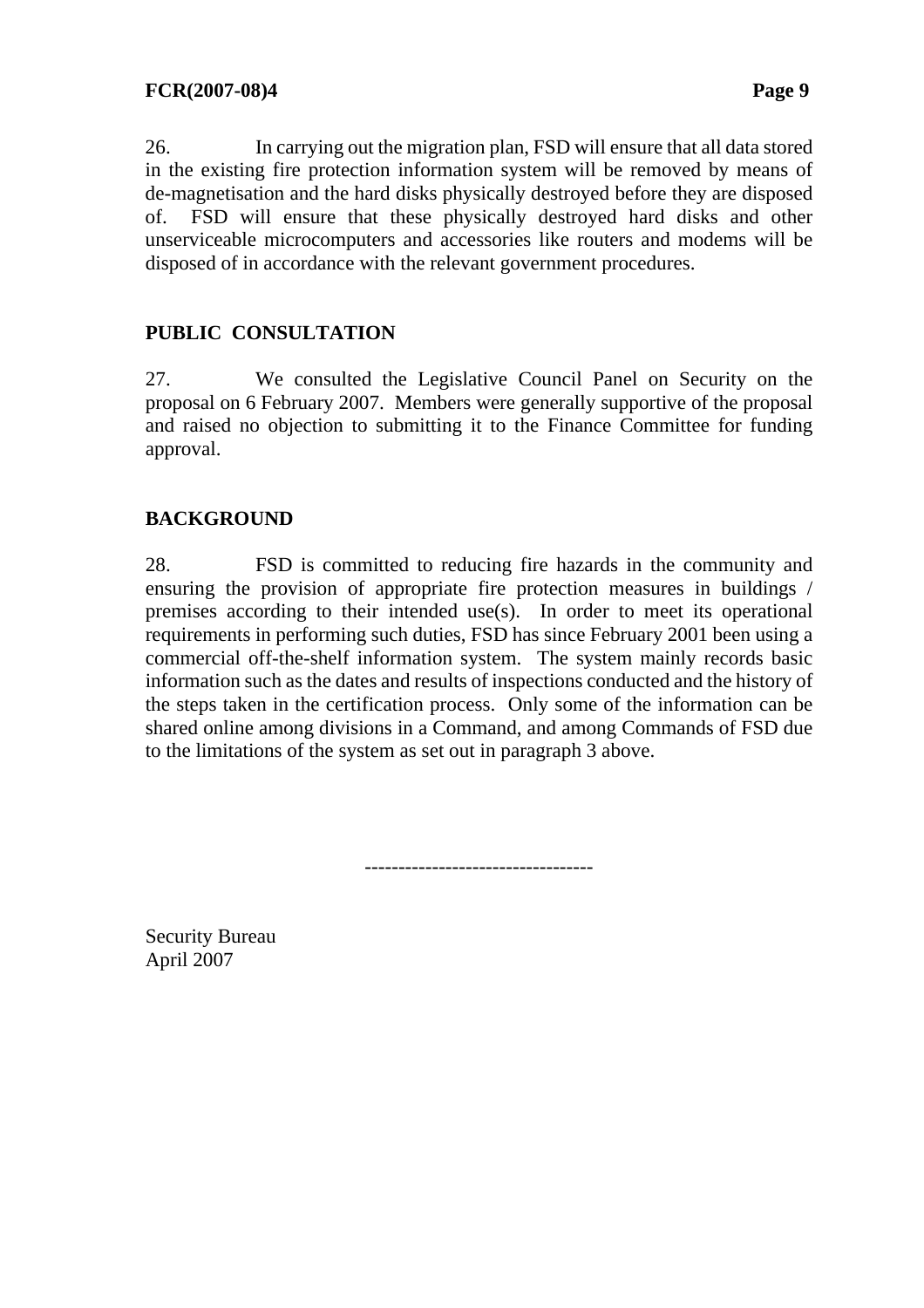#### **Enclosure 1 to FCR(2007-08)4**

| Work process which brings about the savings |                                                                |                 | <b>Savings</b><br>\$'000  |                           |       |
|---------------------------------------------|----------------------------------------------------------------|-----------------|---------------------------|---------------------------|-------|
| (a)                                         | Inspection-related activities                                  | Clerical Note 1 | Uniformed Note 2<br>3.442 | Technical Note 3<br>1.488 | 2,858 |
| (b)                                         | File/Statistics management                                     | 3.781           |                           |                           | 1,082 |
| (c)                                         | Fire safety requirements formulation<br>and report compilation |                 | 2.064                     | 0.237                     | 1,396 |
| (d)                                         | Licence processing                                             | 2.073           |                           |                           | 597   |
| (e)                                         | Complaints/Enquires handling                                   |                 | 1.096                     | 0.032                     | 695   |
| (f)                                         | Other miscellaneous matters                                    | 0.243           | 0.085                     | 0.001                     | 122   |
|                                             | <b>Total</b>                                                   | 6.097           | 6.687                     | 1.758                     | 6,750 |

#### **Notional savings arising from the implementation of the proposed LIFIPS**

- Note : 1. Clerical staff includes the following ranks Clerical Officer Assistant Clerical Officer Clerical Assistant Office Assistant
	- 2. Uniformed staff includes the following ranks Senior Station Officer Station Officer Principal Fireman Senior Fireman
	- 3. Technical staff includes the following ranks Senior Building Services Inspector Building Services Inspector Assistant Building Services Inspector Contract Building Services Inspector Contract Assistant Building Services Inspector